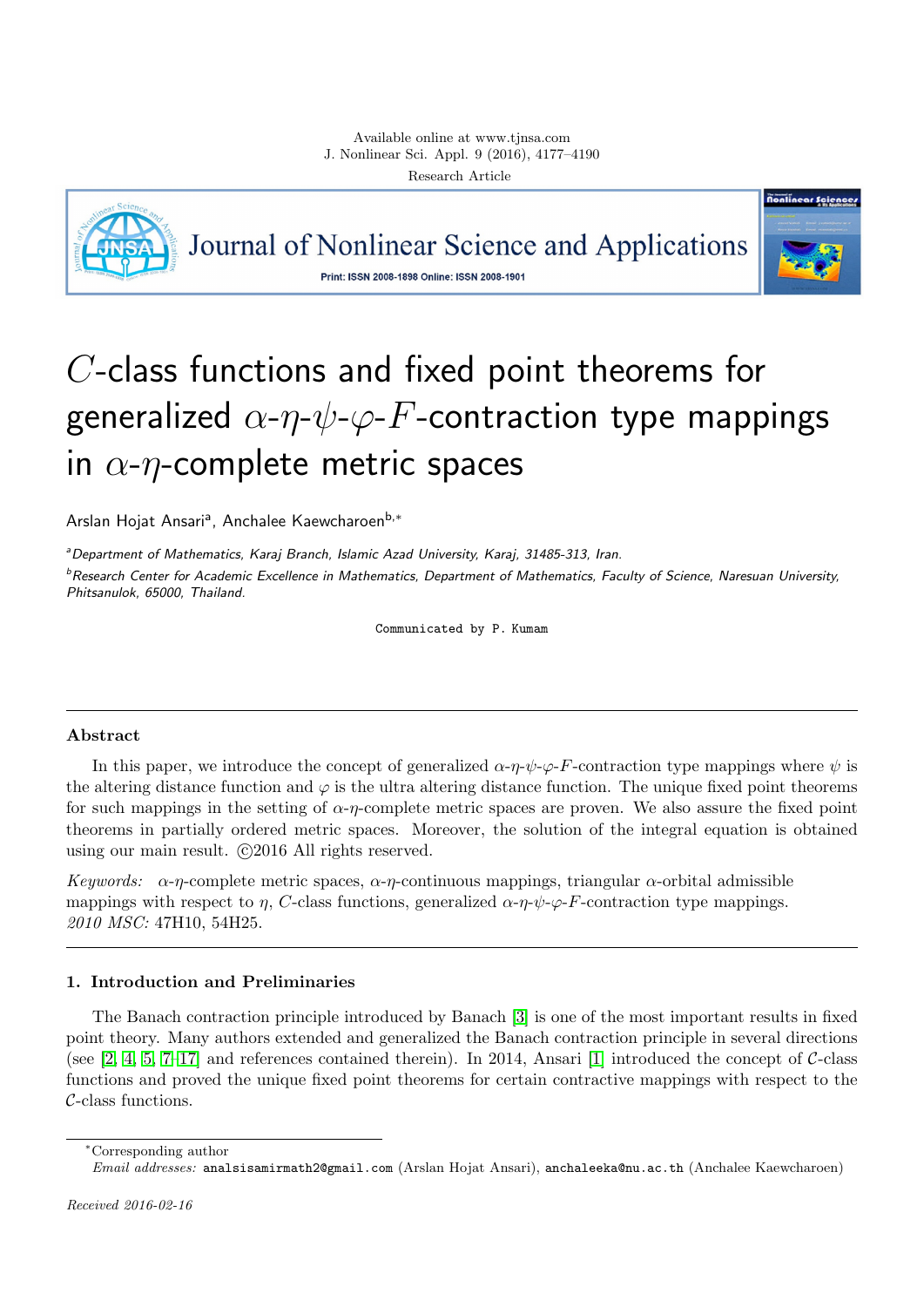In this paper, we introduce the definition of generalized  $\alpha \cdot \eta \cdot \psi \cdot \varphi \cdot F$ -contraction type mappings where  $\psi$  is the altering distance function and  $\varphi$  is the ultra altering distance function. The unique fixed point theorems for such mappings in the setting of  $\alpha$ -η-complete metric spaces are proven. We also assure the fixed point theorems in partially ordered metric spaces. Moreover, the solution of the integral equation is obtained using our main result.

Samet et al. [\[17\]](#page-13-5) introduced the notion of  $\alpha$ -admissible mappings as the following.

<span id="page-1-4"></span>**Definition 1.1** ([\[17\]](#page-13-5)). Let  $T : X \to X$  and  $\alpha : X \times X \to [0, \infty)$ . Then T is  $\alpha$ -admissible if

 $\alpha(x, y) > 1$  implies  $\alpha(Tx, Ty) > 1$ .

Karapinar et al. [\[12\]](#page-13-7) introduced the concept of triangular  $\alpha$ -admissible mappings.

<span id="page-1-5"></span>**Definition 1.2** ([\[12\]](#page-13-7)). Let  $\alpha: X \times X \to [0, \infty)$ . A mapping  $T: X \to X$  is triangular  $\alpha$ -admissible if

- (a) T is  $\alpha$ -admissible;
- (b)  $\alpha(x, z) \ge 1$  and  $\alpha(z, y) \ge 1$  imply  $\alpha(x, y) \ge 1$ .

In 2014, Popescu [\[16\]](#page-13-8) gave the definitions of  $\alpha$ -orbital admissible mappings and triangular  $\alpha$ -orbital admissible mappings.

<span id="page-1-6"></span>**Definition 1.3** ([\[16\]](#page-13-8)). Let  $T : X \to X$  and  $\alpha : X \times X \to [0, \infty)$ . Then T is  $\alpha$ -orbital admissible if

 $\alpha(x, Tx) \geq 1$  implies  $\alpha(Tx, T^2x) \geq 1$ .

<span id="page-1-1"></span>**Definition 1.4** ([\[16\]](#page-13-8)). Let  $T : X \to X$  and  $\alpha : X \times X \to [0, \infty)$ . Then T is triangular  $\alpha$ -orbital admissible if

- (a) T is  $\alpha$ -orbital admissible;
- (b)  $\alpha(x, y) \ge 1$  and  $\alpha(y, Ty) \ge 1$  imply  $\alpha(x, Ty) \ge 1$ .

Recently, Chuadchawna et al. [\[6\]](#page-13-9) introduced the notions of  $\alpha$ -orbital admissible mappings with respect to  $\eta$  and triangular  $\alpha$ -orbital admissible mappings with respect to  $\eta$ .

<span id="page-1-2"></span>**Definition 1.5** ([\[6\]](#page-13-9)). Let  $T : X \to X$  and  $\alpha, \eta : X \times X \to [0, \infty)$ . Then T is  $\alpha$ -orbital admissible with respect to  $\eta$  if

$$
\alpha(x,Tx) \geq \eta(x,Tx)
$$
 implies  $\alpha(Tx,T^2x) \geq \eta(Tx,T^2x)$ .

<span id="page-1-3"></span>**Definition 1.6** ([\[6\]](#page-13-9)). Let  $T : X \to X$  and  $\alpha, \eta : X \times X \to [0, \infty)$ . Then T is triangular  $\alpha$ -orbital admissible with respect to  $\eta$  if

- (a) T is  $\alpha$ -orbital admissible with respect to  $\eta$ ;
- (b)  $\alpha(x, y) \geq \eta(x, y)$  and  $\alpha(y, Ty) \geq \eta(y, Ty)$  imply  $\alpha(x, Ty) \geq \eta(x, Ty)$ .

The following lemma will be used for proving our main results.

<span id="page-1-0"></span>**Lemma 1.7** ([\[6\]](#page-13-9)). Let  $T : X \to X$  be a triangular  $\alpha$ -orbital admissible with respect to  $\eta$ . Assume that there exists  $x_1 \in X$  such that  $\alpha(x_1, Tx_1) \geq \eta(x_1, Tx_1)$ . Define a sequence  $\{x_n\}$  by  $x_{n+1} = Tx_n$ . Then  $\alpha(x_n, x_m) \geq \eta(x_n, x_m)$  for all  $m, n \in \mathbb{N}$  with  $n < m$ .

Recently, Karapinar [\[11\]](#page-13-10) introduced the concept of  $\alpha$ - $\psi$ -Geraghty contraction type mappings in complete metric spaces.

Let  $\Psi$  denote the class of the functions  $\psi : [0, \infty) \to [0, \infty)$  satisfying the following conditions:

(a)  $\psi$  is nondecreasing;

(b)  $\psi$  is continuous: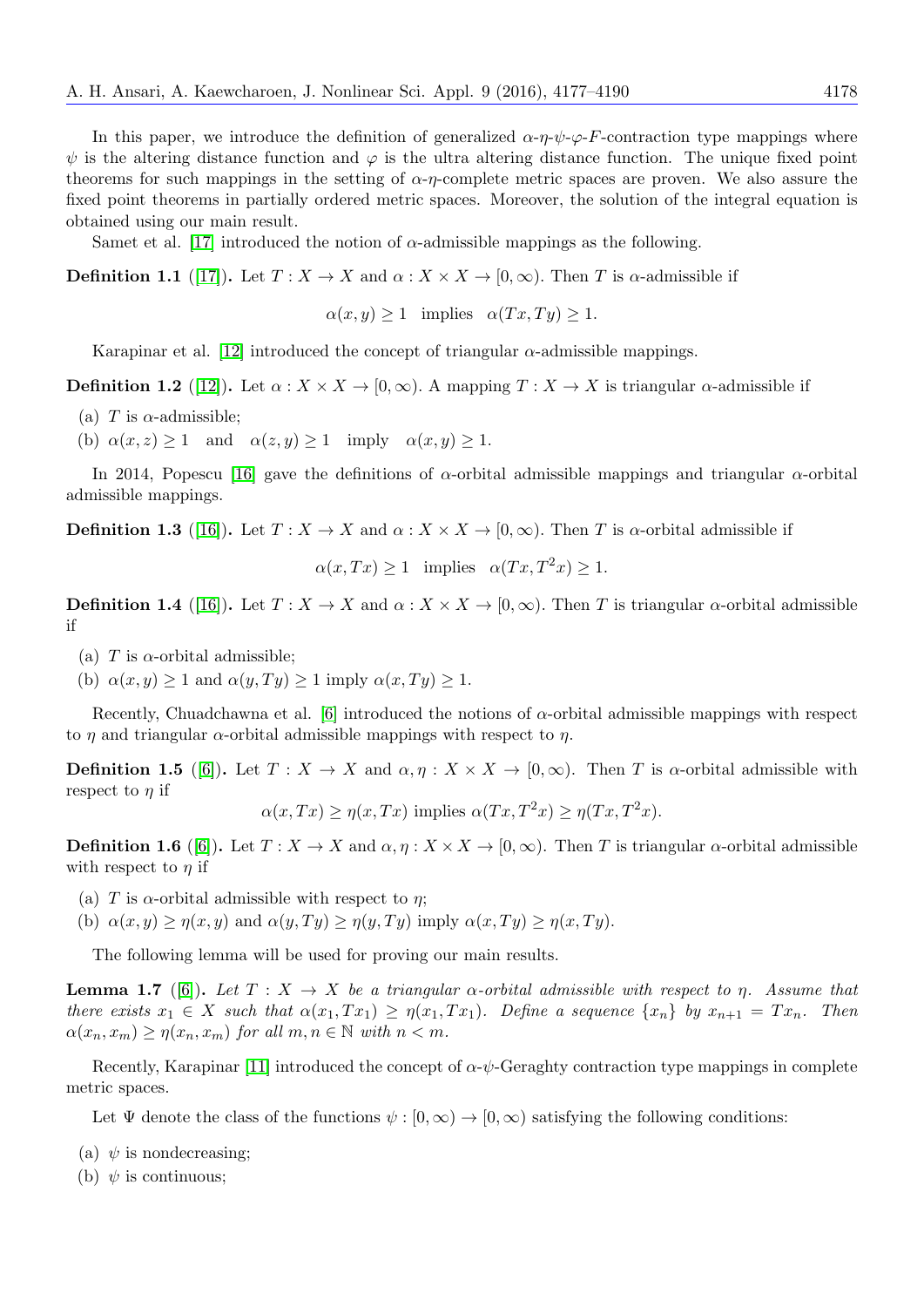- (c)  $\psi(t) = 0$  if and only if  $t = 0$ ;
- (d)  $\psi$  is subadditive, that is,  $\psi(s+t) \leq \psi(s) + \psi(t)$ .

Let F be the family of all functions  $\beta : [0, \infty) \to [0, 1)$  satisfying the condition:

$$
\lim_{n \to \infty} \beta(t_n) = 1
$$
 implies  $\lim_{n \to \infty} t_n = 0$ .

<span id="page-2-3"></span>**Definition 1.8** ([\[11\]](#page-13-10)). Let  $(X, d)$  be a metric space and  $\alpha : X \times X \to [0, \infty)$ . A mapping  $T : X \to X$  is said to be a generalized  $\alpha$ -ψ-Geraghty contraction type mapping if there exists  $\beta \in \mathcal{F}$  such that

$$
\alpha(x, y)\psi(d(Tx, Ty)) \le \beta(\psi(M(x, y)))\psi(M(x, y)) \text{ for all } x, y \in X
$$

where

$$
M(x,y) = \max\{d(x,y), d(x,Tx), d(y,Ty)\} \text{ and } \psi \in \Psi.
$$

Remark 1.9. We now present some properties of elements in  $\mathcal{F}$ .

- 1. There exists a continuous function which is not in F. Indeed, if we let  $\beta(t) = \frac{t}{1+t}$  for all  $t \in [0,\infty)$ and  $t_n = n$  for all  $n \in \mathbb{N}$ , then we have  $\lim_{n \to \infty} \frac{t_n}{1 + \dots}$  $\frac{c_n}{1+t_n} = 1$  but  $\lim_{n \to \infty} t_n \neq 0$ . Therefore  $\beta \notin \mathcal{F}$ .
- 2. There exists a function in F which is not continuous. Indeed, if we define a function  $\beta : [0, \infty) \to [0, 1)$ by

$$
\beta(t) = \begin{cases} \frac{1}{1+t} & t > 0; \\ 0 & t = 0, \end{cases}
$$

then  $\beta \in \mathcal{F}$  but it is not continuous from the right at  $x = 0$ .

<span id="page-2-1"></span>**Theorem 1.10** ([\[11\]](#page-13-10)). Let  $(X,d)$  be a complete metric space,  $\alpha: X \times X \to [0,\infty)$  and  $T: X \to X$ . Assume that the following conditions are satisfied:

- (i) T is a generalized  $\alpha$ - $\psi$ -Geraghty contraction type mapping;
- (ii) T is a triangular  $\alpha$ -admissible mapping;
- (iii) there exists  $x_1 \in X$  such that  $\alpha(x_1, Tx_1) \geq 1$ ;
- $(iv)$  T is a continuous mapping.

Then, T has a fixed point  $x^* \in X$  and  $\{T^n x_1\}$  converges to  $x^*$ .

Ansari [\[1\]](#page-13-6) considered the concept of C-class functions as the following:

<span id="page-2-2"></span>**Definition 1.11** ([\[1\]](#page-13-6)). A mapping  $F : [0, \infty)^2 \to \mathbb{R}$  is called a C-class function if it is continuous and for all  $s, t \in [0, \infty)$ ,

- (a)  $F(s,t) \leq s$ ;
- (b)  $F(s,t) = s$  implies that either  $s = 0$  or  $t = 0$ .

We denote  $\mathcal C$  as the family of all C-class functions.

<span id="page-2-0"></span>**Example 1.12.** The following functions  $F : [0, \infty)^2 \to \mathbb{R}$  are elements in C.

- (1)  $F(s,t) = s t$  for all  $s, t \in [0, \infty)$ ;
- (2)  $F(s,t) = ms$  for all  $s, t \in [0,\infty)$  where  $0 \le m \le 1$ ;
- (3)  $F(s,t) = \frac{s}{(1+t)^r}$  for all  $s, t \in [0, \infty)$  where  $r \in (0, \infty)$ ;
- (4)  $F(s,t) = (s+l)^{(1/(1+t)^r)} l$  for all  $s,t \in [0,\infty)$  where  $l > 1, r \in (0,\infty)$ ;
- (5)  $F(s,t) = s \log_{t+a} a$  for all  $s,t \in [0,\infty)$  where  $a > 1$ ;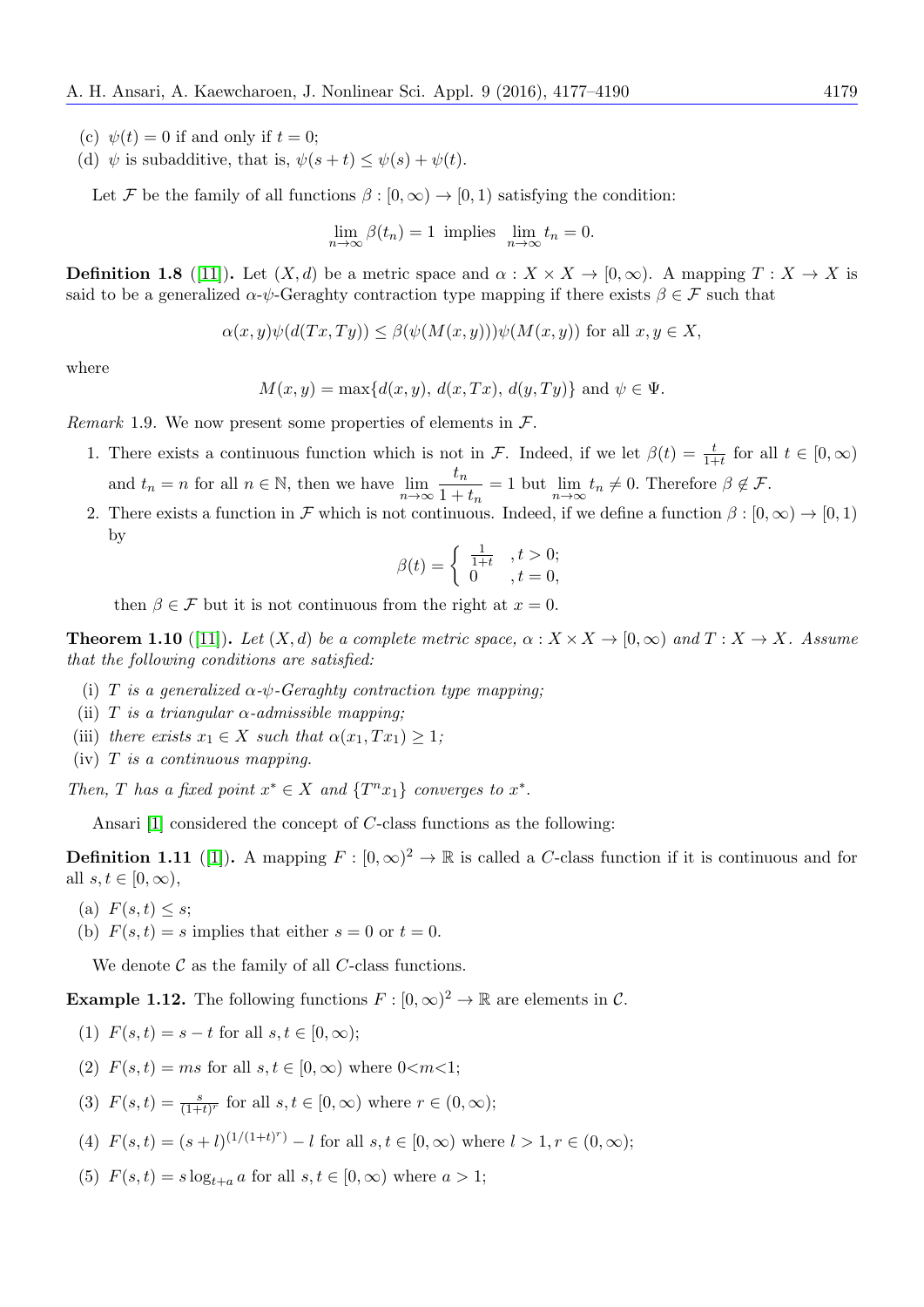- (6)  $F(s,t) = s (\frac{1+s}{2+s})$  $\frac{1+s}{2+s}$  $\left(\frac{t}{1+t}\right)$  for all  $s, t \in [0, \infty);$
- (7)  $F(s,t) = s\beta(s)$  for all  $s,t \in [0,\infty)$  where  $\beta : [0,\infty) \to [0,1)$  and is continuous;
- (8)  $F(s,t) = s \varphi(s)$  for all  $s,t \in [0,\infty)$  where  $\varphi : [0,\infty) \to [0,\infty)$  is a continuous function such that  $\varphi(t) = 0$  if and only if  $t = 0$ ;
- (9)  $F(s,t) = sh(s,t)$  for all  $s,t \in [0,\infty)$  where  $h : [0,\infty) \times [0,\infty) \to [0,\infty)$  is a continuous function such that  $h(t, s) < 1$  for all  $s, t \in [0, \infty);$
- (10)  $F(s,t) = s \left(\frac{2+t}{1+t}\right)$  $\frac{2+t}{1+t}$ )t for all  $s, t \in [0, \infty)$ ;
- (11)  $F(s,t) = \sqrt[n]{\ln(1+s^n)}$  for all  $s, t \in [0,\infty)$ .

We now drop the subadditivity of  $\psi \in \Psi$  by considering the following definition.

<span id="page-3-3"></span>**Definition 1.13** ([\[13\]](#page-13-11)). A function  $\psi : [0, \infty) \to [0, \infty)$  is called an altering distance function if the following properties are satisfied:

- (a)  $\psi$  is nondecreasing and continuous;
- (b)  $\psi(t) = 0$  if and only if  $t = 0$ .

The family of all altering distance functions is denoted by Φ.

**Definition 1.14.** A function  $\varphi : [0, \infty) \to [0, \infty)$  is called an ultra altering distance function if the following properties are satisfied:

- (a)  $\varphi$  is continuous;
- (b)  $\varphi(t) > 0$  for all  $t > 0$ .

We denote  $\Phi_u$  the family of all ultra altering distance functions.

<span id="page-3-0"></span>**Lemma 1.15** ([\[6\]](#page-13-9)). Suppose that  $(X, d)$  is a metric space and  $\{x_n\}$  is a sequence in X such that  $d(x_n, x_{n+1}) \rightarrow$ 0 as  $n \to \infty$ . If  $\{x_n\}$  is not a Cauchy sequence then there exist an  $\varepsilon > 0$  and sequences of positive integers  ${m(k)}$  and  ${n(k)}$  with  $m(k) > n(k) > k$  such that  $d(x_{m(k)}, x_{n(k)}) \geq \varepsilon$ ,  $d(x_{m(k)-1}, x_{n(k)}) < \varepsilon$  and

- (i)  $\lim_{k \to \infty} d(x_{m(k)}, x_{n(k)}) = \varepsilon;$
- (ii)  $\lim_{k \to \infty} d(x_{m(k)-1}, x_{n(k)}) = \varepsilon;$
- (iii)  $\lim_{k \to \infty} d(x_{m(k)}, x_{n(k)-1}) = \varepsilon.$

On the other hand, Hussain et al. [\[9\]](#page-13-12) introduced the concepts of  $\alpha$ -η-complete metric spaces and  $\alpha$ -ηcontinuous functions.

<span id="page-3-2"></span>**Definition 1.16** ([\[9\]](#page-13-12)). Let  $(X, d)$  be a metric space and  $\alpha, \eta : X \times X \to [0, +\infty)$ . Then, X is said to be  $\alpha$ -η-complete if every Cauchy sequence  $\{x_n\}$  in X with  $\alpha(x_n, x_{n+1}) \geq \eta(x_n, x_{n+1})$  for all  $n \in \mathbb{N}$  converges in  $X$ .

<span id="page-3-1"></span>**Example 1.17** ([\[6\]](#page-13-9)). Let  $X = (0, \infty)$  and define a metric on X by  $d(x, y) = |x - y|$  for all  $x, y \in X$ . Therefore X is not complete. Let Y be a closed subset of X. Define  $\alpha, \eta : X \times X \to [0, +\infty)$  by

$$
\alpha(x, y) = \begin{cases} (x + y)^3, & \text{if } x, y \in Y \\ 0, & \text{otherwise,} \end{cases}
$$

$$
\eta(x, y) = 3x^2y.
$$

We obtain that  $(X, d)$  is an  $\alpha$ -η-complete metric space.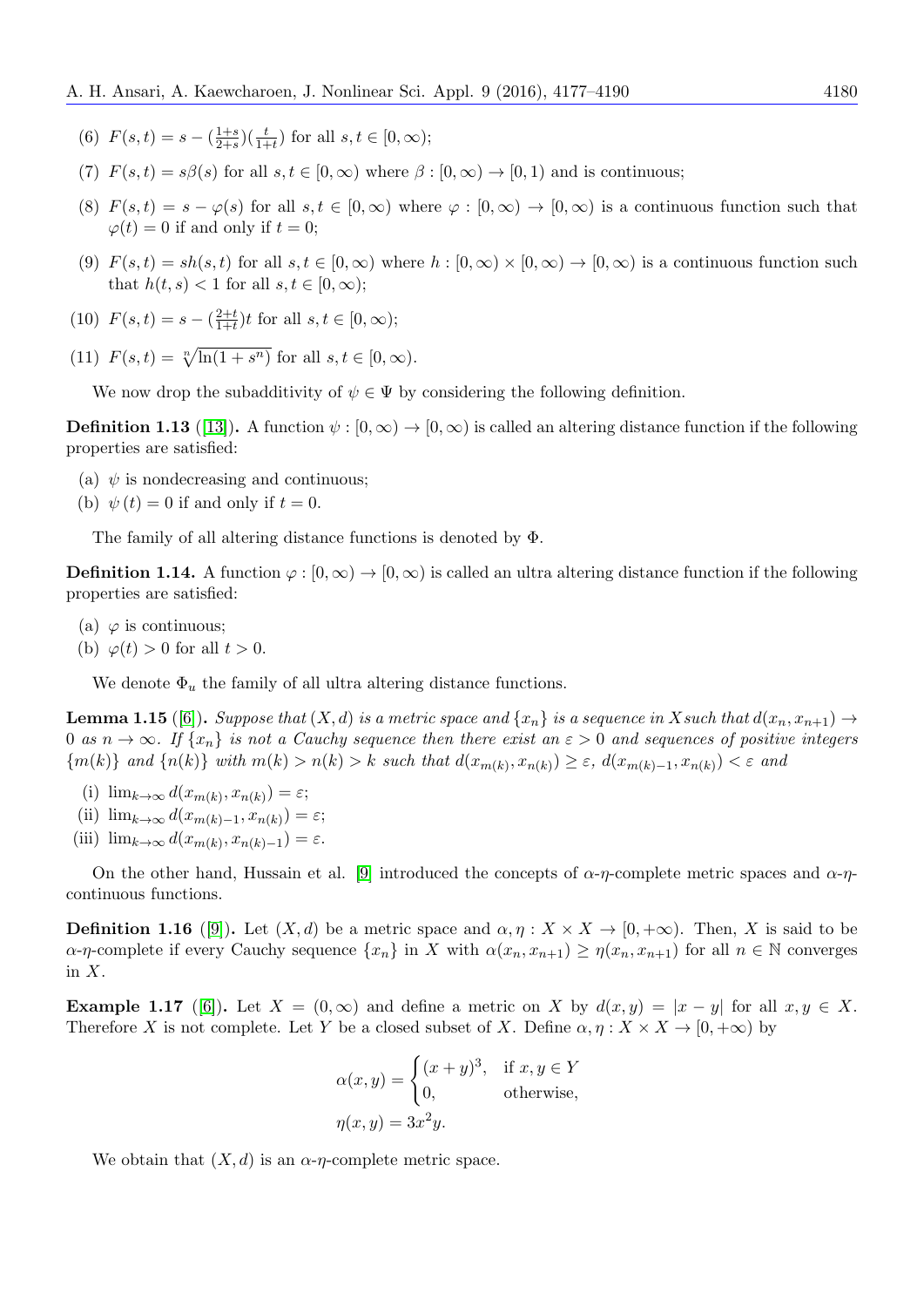<span id="page-4-4"></span>**Definition 1.18** ([\[9\]](#page-13-12)). Let  $(X, d)$  be a metric space and  $\alpha, \eta : X \times X \to [0, +\infty)$ . A mapping  $T : X \to X$  is said to be an  $\alpha$ -η-continuous mapping if each sequence  $\{x_n\}$  in X with  $x_n \to x$  as  $n \to \infty$  and  $\alpha(x_n, x_{n+1}) \ge$  $\eta(x_n, x_{n+1})$  for all  $n \in \mathbb{N}$  implies  $Tx_n \to Tx$  as  $n \to \infty$ .

<span id="page-4-3"></span>**Example 1.19** ([\[6\]](#page-13-9)). Let  $X = [0, \infty)$  and define a metric on X by  $d(x, y) = |x - y|$  for all  $x, y \in X$ . Assume that  $T: X \to X$  and  $\alpha, \eta: X \times X \to [0, +\infty)$  are defined by

$$
Tx = \begin{cases} x^4 & \text{if } x \in [0, 1] \\ \cos \pi x + 3 & \text{if } x \in (1, \infty), \end{cases}
$$

$$
\alpha(x, y) = \begin{cases} x^3 + y^3 + 1 & \text{if } x, y \in [0, 1] \\ 0 & \text{otherwise}, \end{cases}
$$

$$
\eta(x, y) = x^3.
$$

Therefore T is an  $\alpha$ - $\eta$ -continuous mapping but T is not continuous.

### 2. Main results

We now introduce the concept of generalized  $\alpha \cdot \eta \cdot \psi \cdot \varphi$ -F-contraction type mappings and prove the fixed point theorems for such mappings.

<span id="page-4-0"></span>**Definition 2.1.** Let  $(X, d)$  be a metric space and  $\alpha, \eta: X \times X \to [0, \infty)$ . A mapping  $T: X \to X$  is said to be a generalized  $\alpha \cdot \eta \cdot \psi \cdot \varphi$ -F-contraction type mapping if  $\alpha(x, y) \geq \eta(x, y)$  implies

<span id="page-4-1"></span>
$$
\psi(d(Tx, Ty)) \le F(\psi(M(x, y)), \varphi(M(x, y))), \tag{2.1}
$$

where

 $M(x, y) = \max\{d(x, y), d(x, Tx), d(y, Ty)\}, \psi \in \Phi, \varphi \in \Phi_u \text{ and } F \in \mathcal{C}.$ 

Remark 2.2. In Definition [2.1,](#page-4-0) if we define  $F(s,t) = s\beta(s)$  where  $\beta : [0,\infty) \to [0,1)$  is continuous, then, [\(2.1\)](#page-4-1) reduces to the contraction

$$
\psi(d(Tx, Ty)) \le \beta(\psi(M(x, y)))\psi(M(x, y))
$$

if  $\alpha(x, y) \geq \eta(x, y)$ .

We now assure the fixed point theorems for generalized  $\alpha \eta \psi \varphi - F$ -contraction type mappings in the setting of  $\alpha$ -*η*-complete metric spaces.

<span id="page-4-2"></span>**Theorem 2.3.** Let  $(X, d)$  be a metric space. Assume that  $\alpha, \eta : X \times X \to [0, \infty)$  and  $T : X \to X$ . Suppose that the following conditions are satisfied:

- (i)  $(X, d)$  is an  $\alpha$ -*η*-complete metric space;
- (ii) T is a generalized  $\alpha$ -η-ψ- $\varphi$ -F-contraction type mapping;
- (iii) T is a triangular  $\alpha$ -orbital admissible mapping with respect to  $\eta$ ;
- (iv) there exists  $x_1 \in X$  such that  $\alpha(x_1, Tx_1) \geq \eta(x_1, Tx_1)$ ;
- (v) T is an  $\alpha$ - $\eta$ -continuous mapping.

Then T has a fixed point  $x^* \in X$  and  $\{T^n x_1\}$  converges to  $x^*$ .

*Proof.* Define a sequence  $\{x_n\}$  in X by  $x_{n+1} = Tx_n$  for all  $n \in \mathbb{N}$ . If  $x_{n_0} = x_{n_0+1}$  for some  $n_0 \in \mathbb{N}$ , then T has a fixed point. Suppose that  $x_n \neq x_{n+1}$  for all  $n \in \mathbb{N}$ . By Lemma [1.7,](#page-1-0) we have  $\alpha(x_n, x_{n+1}) \geq \eta(x_n, x_{n+1})$ for all  $n \in \mathbb{N}$ . Since T is a generalized  $\alpha \neg \neg \psi \neg \varphi \neg F$ -contraction type mapping, we have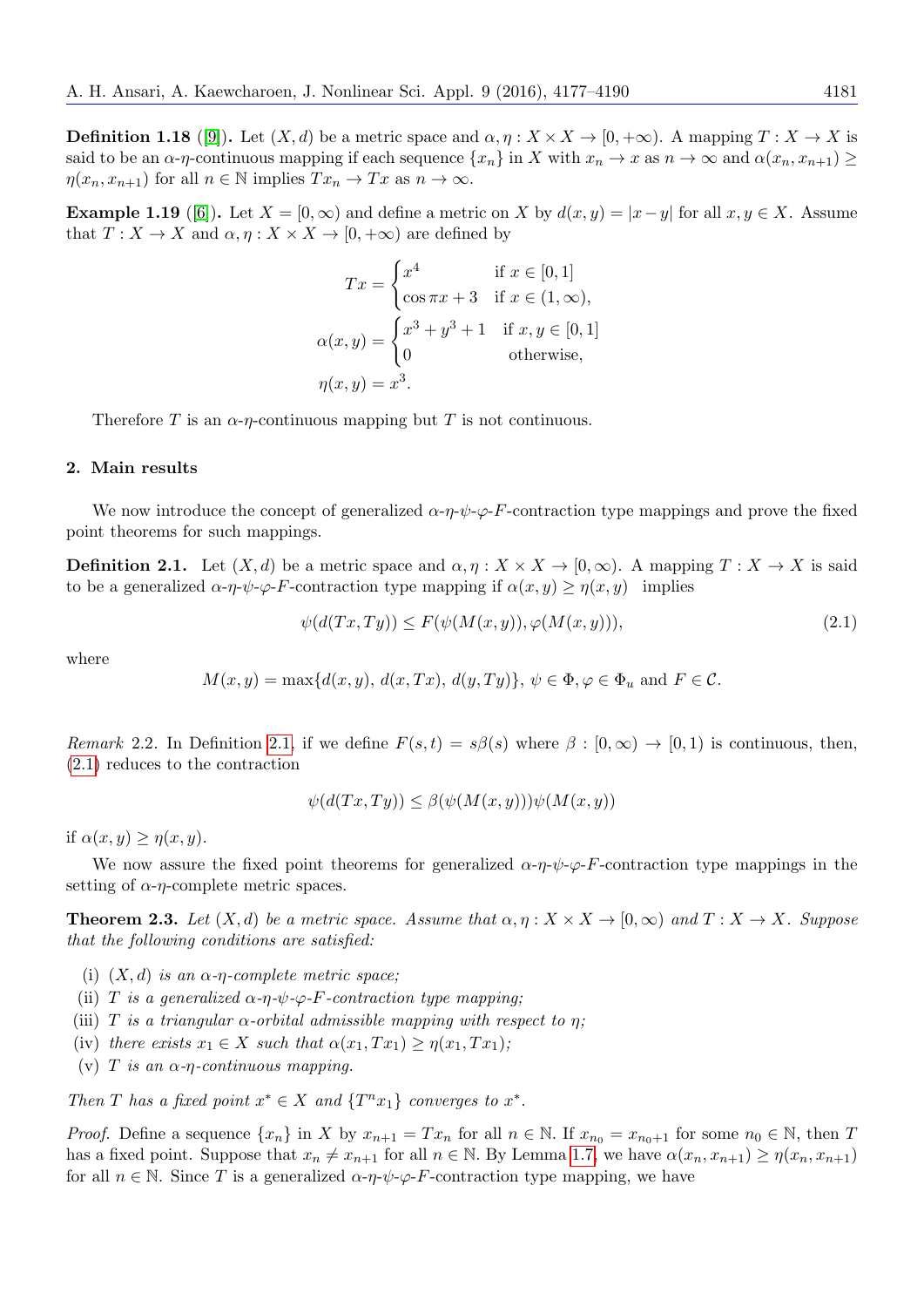<span id="page-5-0"></span>
$$
\psi(d(x_{n+1}, x_{n+2})) = \psi(d(Tx_n, Tx_{n+1}))
$$
  
\n
$$
\leq F(\psi(M(x_n, x_{n+1})), \varphi(M(x_n, x_{n+1})))
$$
  
\n
$$
< \psi(M(x_n, x_{n+1}))
$$
\n(2.2)

for all  $n \in \mathbb{N}$  where

$$
M(x_n, x_{n+1}) = \max\{d(x_n, x_{n+1}), d(x_n, Tx_n), d(x_{n+1}, Tx_{n+1})\}
$$
  
=  $\max\{d(x_n, x_{n+1}), d(x_n, x_{n+1}), d(x_{n+1}, x_{n+2})\}$   
=  $\max\{d(x_n, x_{n+1}), d(x_{n+1}, x_{n+2})\}.$ 

If max $\{d(x_n, x_{n+1}), d(x_{n+1}, x_{n+2})\} = d(x_{n+1}, x_{n+2}),$  then

$$
\psi(d(x_{n+1}, x_{n+2})) \le F(\psi(M(x_n, x_{n+1})), \varphi(M(x_n, x_{n+1}))) \n< \psi(M(x_n, x_{n+1})) \n= \psi(d(x_{n+1}, x_{n+2})),
$$

which is a contradiction. Thus we conclude that

$$
\max\{d(x_n, x_{n+1}), d(x_{n+1}, x_{n+2})\} = d(x_n, x_{n+1}).
$$

By [\(2.2\)](#page-5-0), we get that  $\psi(d(x_{n+1}, x_{n+2})) < \psi(d(x_n, x_{n+1}))$  for all  $n \in \mathbb{N}$ . Since  $\psi$  is nondecreasing, we have  $d(x_{n+1}, x_{n+2}) \leq d(x_n, x_{n+1})$  for all  $n \in \mathbb{N}$ . It follows that the sequence  $\{d(x_n, x_{n+1})\}$  is nonincreasing. Therefore, there exists  $r \ge 0$  such that  $\lim_{n\to\infty} d(x_n, x_{n+1}) = r$ . We claim that  $r = 0$ . Using [\(2.2\)](#page-5-0), we have

$$
\psi(d(x_{n+1}, x_{n+2})) \leq F(\psi(d(x_n, x_{n+1})), \varphi(d(x_n, x_{n+1}))).
$$

Taking  $n \to \infty$ , we obtain that

$$
\psi(r) \le F(\psi(r), \varphi(r)).
$$

This implies that  $\psi(r) = 0$  or  $\varphi(r) = 0$  which yields

<span id="page-5-1"></span>
$$
\lim_{n \to \infty} d(x_n, x_{n+1}) = r = 0.
$$
\n(2.3)

We now prove that  $\{x_n\}$  is a Cauchy sequence. Suppose that  $\{x_n\}$  is not a Cauchy sequence. By Lemma [1.15,](#page-3-0) there exist an  $\varepsilon > 0$  and two subsequences  $\{x_{m(k)}\}$  and  $\{x_{n(k)}\}$  of  $\{x_n\}$  with  $m(k) > n(k) > k$  such that  $d(x_{m(k)}, x_{n(k)}) \geq \varepsilon$ ,  $d(x_{m(k)-1}, x_{n(k)}) < \varepsilon$  and

$$
\lim_{k \to \infty} d\left(x_{n(k)}, x_{m(k)}\right) = \lim_{k \to \infty} d\left(x_{n(k)-1}, x_{m(k)}\right) = \lim_{k \to \infty} d\left(x_{m(k)-1}, x_{n(k)}\right) = \varepsilon. \tag{2.4}
$$

By Lemma [1.7,](#page-1-0) we have  $\alpha(x_{n(k)-1}, x_{m(k)-1}) \ge \eta(x_{n(k)-1}, x_{m(k)-1})$ . Thus we have

$$
\psi(d(x_{n(k)}, x_{m(k)})) = \psi(d(Tx_{n(k)-1}, Tx_{m(k)-1}))
$$
\n
$$
\leq F(\psi(M(x_{n(k)-1}, x_{m(k)-1})), \varphi(M(x_{n(k)-1}, x_{m(k)-1}))),
$$
\n(2.5)

where

$$
M(x_{n(k)-1}, x_{m(k)-1}) = \max\{d(x_{n(k)-1}, x_{m(k)-1}), d(x_{n(k)-1}, Tx_{n(k)-1}), d(x_{m(k)-1}, Tx_{m(k)-1})\}
$$
  
= 
$$
\max\{d(x_{n(k)-1}, x_{m(k)-1}), d(x_{n(k)-1}, x_{n(k)}), d(x_{m(k)-1}, x_{m(k)})\}.
$$

Therefore,

<span id="page-5-2"></span>
$$
\lim_{k \to \infty} M(x_{n(k)-1}, x_{m(k)-1}) = \varepsilon. \tag{2.6}
$$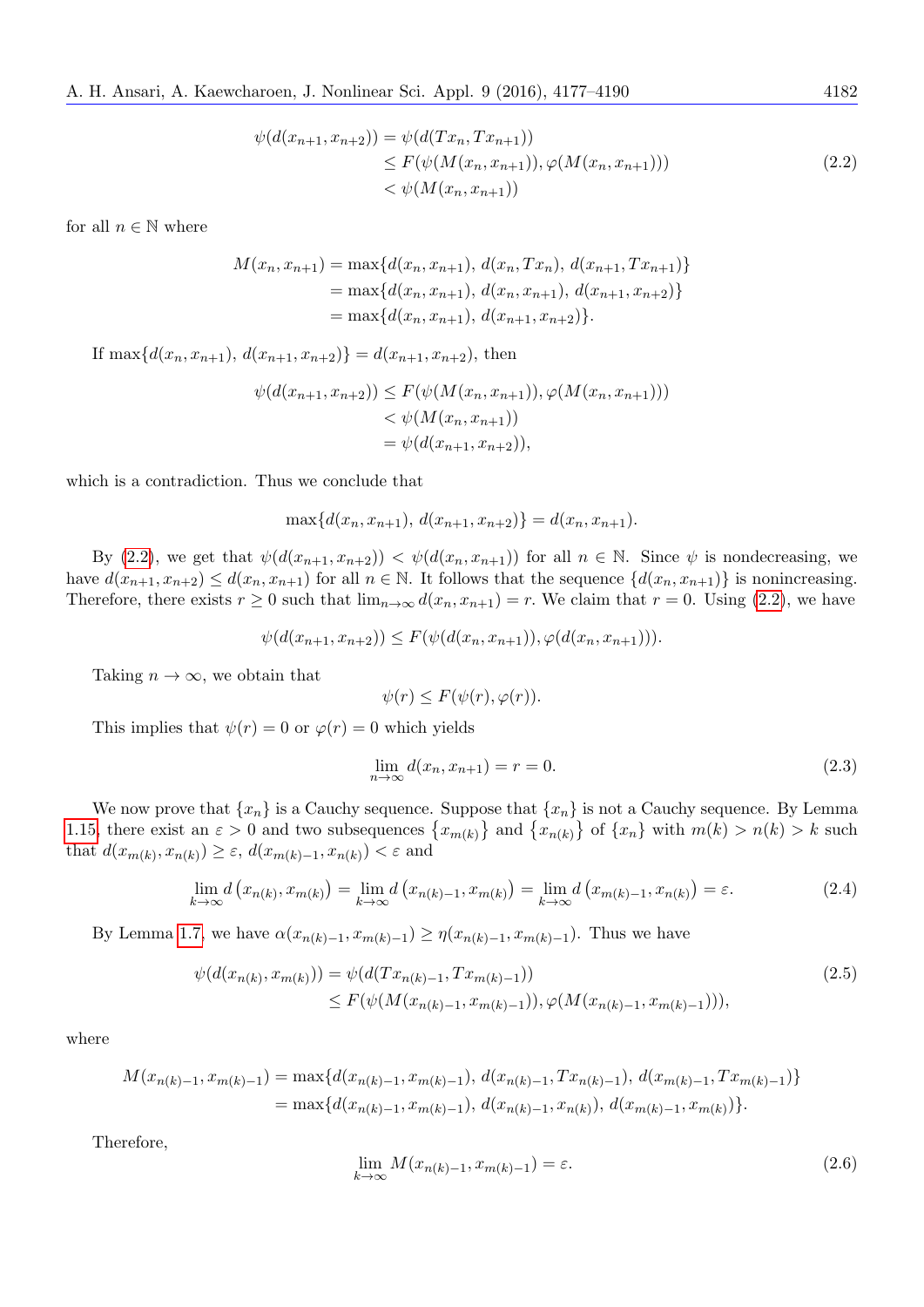By  $(2.5)$  and  $(2.6)$ , we have

<span id="page-6-0"></span>
$$
\psi(\varepsilon) \le F(\psi(\varepsilon), \varphi(\varepsilon)).
$$

It follows that  $\psi(\varepsilon) = 0$  or  $\varphi(\varepsilon) = 0$ . This implies that  $\varepsilon = 0$  which is a contradiction. Thus  $\{x_n\}$  is a Cauchy sequence. Since X is an  $\alpha$ -η-complete metric space and  $\alpha(x_n, x_{n+1}) \geq \eta(x_n, x_{n+1})$  for all  $n \in \mathbb{N}$ , there is  $x^* \in X$  such that  $\lim_{n\to\infty} x_n = x^*$ . Since T is  $\alpha$ - $\eta$ -continuous, we get  $\lim_{n\to\infty} Tx_n = Tx^*$  and so  $x^* = Tx^*$ . Hence T has a fixed point.  $\Box$ 

In the following theorem, we replace the continuity of  $T$  in Theorem [2.3](#page-4-2) by some suitable conditions.

<span id="page-6-1"></span>**Theorem 2.4.** Let  $(X, d)$  be a metric space. Assume that  $\alpha, \eta : X \times X \to [0, \infty)$  and  $T : X \to X$ . Suppose that the following conditions are satisfied:

- (i)  $(X, d)$  is an  $\alpha$ -η-complete metric space;
- (ii) T is a generalized  $\alpha$ -η- $\psi$ - $\varphi$ -F-contraction type mapping;
- (iii) T is a triangular  $\alpha$ -orbital admissible mapping with respect to n:
- (iv) there exists  $x_1 \in X$  such that  $\alpha(x_1, Tx_1) \geq \eta(x_1, Tx_1)$ ;
- (v) if  $\{x_n\}$  is a sequence in X such that  $\alpha(x_n, x_{n+1}) \geq \eta(x_n, x_{n+1})$  for all  $n \in \mathbb{N}$  and  $x_n \to x^* \in X$  as  $n \to \infty$ , then there exists a subsequence  $\{x_{n(k)}\}$  of  $\{x_n\}$  such that  $\alpha(x_{n(k)}, x^*) \geq \eta(x_{n(k)}, x^*)$  for all  $k \in \mathbb{N}$ .

Then T has a fixed point  $x^* \in X$  and  $\{T^n x_1\}$  converges to  $x^*$ .

*Proof.* By the analogous proof as in Theorem [2.3,](#page-4-2) we can construct the sequence  $\{x_n\}$  defined by  $x_{n+1} = Tx_n$ for all  $n \in \mathbb{N}$  converging to  $x^* \in X$  and  $\alpha(x_n, x_{n+1}) \geq \eta(x_n, x_{n+1})$  for all  $n \in \mathbb{N}$ . By (v), there exists a subsequence  $\{x_{n(k)}\}$  of  $\{x_n\}$  such that  $\alpha(x_{n(k)}, x^*) \geq \eta(x_{n(k)}, x^*)$  for all  $k \in \mathbb{N}$ . Therefore

$$
\psi(d(x_{n(k)+1}, Tx^*)) = \psi(d(Tx_{n(k)}, Tx^*))
$$
  
\n
$$
\leq F(\psi(M(x_{n(k)}, x^*)), \varphi(M(x_{n(k)}, x^*))),
$$
\n(2.7)

where

$$
M(x_{n(k)}, x^*) = \max\{d(x_{n(k)}, x^*), d(x_{n(k)}, Tx_{n(k)}), d(x^*, Tx^*)\}
$$
  
= 
$$
\max\{d(x_{n(k)}, x^*), d(x_{n(k)}, x_{n(k)+1}), d(x^*, Tx^*)\}.
$$

It follows that

$$
\lim_{k \to \infty} M(x_{n(k)}, x^*) = d(x^*, Tx^*).
$$

From [\(2.7\)](#page-6-0), letting  $k \to \infty$  in the above inequality, we have

<span id="page-6-2"></span>
$$
\psi(d(x^*, Tx^*)) \le F(\psi(d(x^*, Tx^*)), \varphi(d(x^*, Tx^*))).
$$

We obtain that  $\psi(d(x^*,Tx^*))=0$  or  $\varphi(d(x^*,Tx^*))=0$ . This implies that  $d(x^*,Tx^*)=0$ . It follows that  $Tx^* = x^*$ .  $\Box$ 

For the uniqueness of a fixed point of a generalized  $\alpha-\eta-\psi-\varphi-F$ -contraction type mapping, we assume the suitable condition introduced by Popescu [\[16\]](#page-13-8).

Theorem 2.5. Suppose all assumptions of Theorem [2.3](#page-4-2) (respectively Theorem [2.4](#page-6-1)) hold. Assume that for all  $x \neq y \in X$ , there exists  $v \in X$  such that  $\alpha(x, v) \geq \eta(x, v)$ ,  $\alpha(y, v) \geq \eta(y, v)$  and  $\alpha(v, Tv) \geq \eta(v, Tv)$ . Then T has a unique fixed point.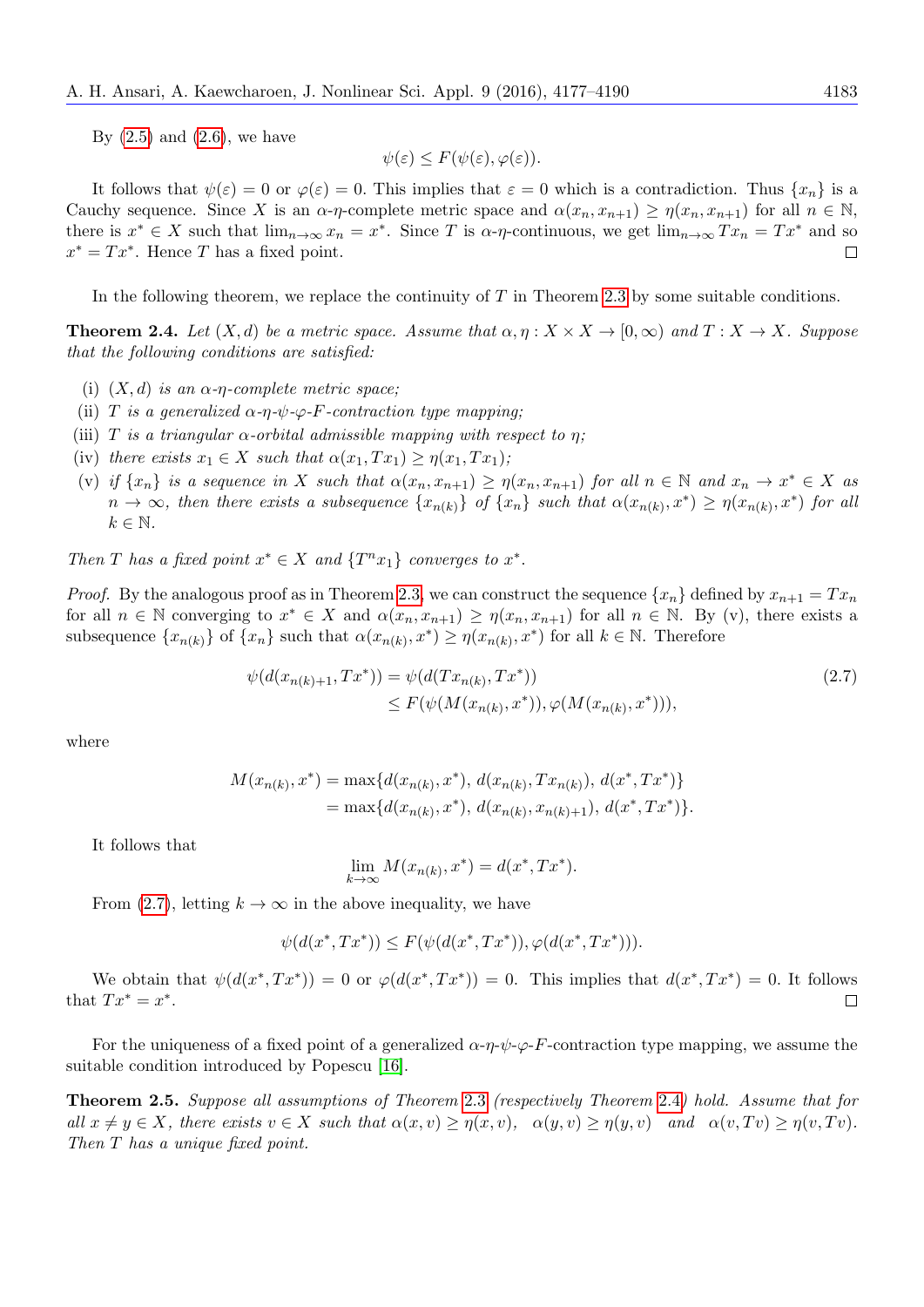$$
\alpha(x^*,T^nv) \ge \eta(x^*,T^nv) \text{ and } \alpha(y^*,T^nv) \ge \eta(y^*,T^nv),
$$

for all  $n \in \mathbb{N}$ . This implies that

$$
\psi(d(x^*, T^{n+1}v)) = \psi(d(Tx^*, TT^nv)) \leq F(\psi(M(x^*, T^nv)), \varphi(M(x^*, T^nv))),
$$
\n(2.8)

for all  $n \in \mathbb{N}$  where

$$
M(x^*, T^n v) = \max\{d(x^*, T^n v), d(x^*, Tx^*), d(T^n v, T^{n+1} v)\}
$$
  
= 
$$
\max\{d(x^*, T^n v), d(T^n v, T^{n+1} v)\}.
$$

By Theorem [2.3,](#page-4-2) we deduce that  $\{T^n v\}$  converges to a fixed point  $z^*$  of T. This implies that

$$
\lim_{n \to \infty} M_T(x^*, T^n v) = d(x^*, z^*).
$$

Taking  $n \to \infty$  in [\(2.8\)](#page-6-2), we have

$$
\psi(d(x^*, z^*)) \le F(\psi(d(x^*, z^*)), \varphi(d(x^*, z^*))).
$$

It follows that  $\psi(d(x^*,z^*))=0$  or  $\varphi(d(x^*,z^*))=0$ . Therefore  $d(x^*,z^*)=0$ . Hence  $x^*=z^*$ . Similarly, we can prove that  $y^* = z^*$ . Hence T has a unique fixed point.  $\Box$ 

In Theorem [2.3](#page-4-2) and Theorem [2.4,](#page-6-1) if we put  $F(s,t) = s\beta(s)$  where  $\beta : [0,\infty) \to [0,1)$  is continuous,  $\eta(x, y) = 1$  and  $\varphi(t) = t$ , then we obtain the following result.

**Corollary 2.6.** Let  $(X,d)$  be a complete metric space,  $\alpha: X \times X \to [0,\infty)$  and  $T: X \to X$ . Suppose that the following conditions are satisfied:

- (i) for all  $x, y \in X$ ,  $\alpha(x, y)\psi(d(Tx, Ty)) \leq \beta(\psi(M(x, y)))\psi(M(x, y))$  where  $M(x, y) = \max\{d(x, y), d(x, y)\}$  $d(x, Tx), d(y, Ty)$ ,  $\psi \in \Phi$  and  $\beta : [0, \infty) \to [0, 1)$  is continuous;
- (ii) T is a triangular  $\alpha$ -orbital admissible mapping;
- (iii) there exists  $x_1 \in X$  such that  $\alpha(x_1, Tx_1) \geq 1$ ;
- (iv) T is a continuous mapping or if  $\{x_n\}$  is a sequence in X such that  $\alpha(x_n, x_{n+1}) \geq 1$  for all  $n \in \mathbb{N}$  and  $x_n \to x^* \in X$  as  $n \to \infty$ , then there exists a subsequence  $\{x_{n(k)}\}$  of  $\{x_n\}$  such that  $\alpha(x_{n(k)}, x^*) \geq 1$ for all  $k \in \mathbb{N}$ .

Then T has a fixed point  $x^* \in X$  and  $\{T^n x_1\}$  converges to  $x^*$ .

Using Example [1.12](#page-2-0) (3), Theorem [2.3,](#page-4-2) and Theorem [2.4,](#page-6-1) we immediately obtain the following corollary.

**Corollary 2.7.** Let  $(X, d)$  be a complete metric space,  $\alpha : X \times X \to [0, \infty)$  and  $T : X \to X$ . Suppose that the following conditions are satisfied:

- (i) for all  $x, y \in X$ ,  $\alpha(x, y)\psi(d(Tx, Ty)) \leq \frac{\psi(M(x,y))}{(1+\varphi(M(x,y))^r}$  where  $M(x, y) = \max\{d(x, y), d(x, Tx), d(y, Ty)\},$  $\psi \in \Phi$ ,  $\varphi \in \Phi_u$  and  $r \in (0, \infty)$ ;
- (ii) T is a triangular  $\alpha$ -orbital admissible mapping;
- (iii) there exists  $x_1 \in X$  such that  $\alpha(x_1, Tx_1) \geq 1$ ;
- (iv) T is a continuous mapping or if  $\{x_n\}$  is a sequence in X such that  $\alpha(x_n, x_{n+1}) \geq 1$  for all  $n \in \mathbb{N}$  and  $x_n \to x^* \in X$  as  $n \to \infty$ , then there exists a subsequence  $\{x_{n(k)}\}$  of  $\{x_n\}$  such that  $\alpha(x_{n(k)}, x^*) \geq 1$ for all  $k \in \mathbb{N}$ .

Then T has a fixed point  $x^* \in X$  and  $\{T^n x_1\}$  converges to  $x^*$ .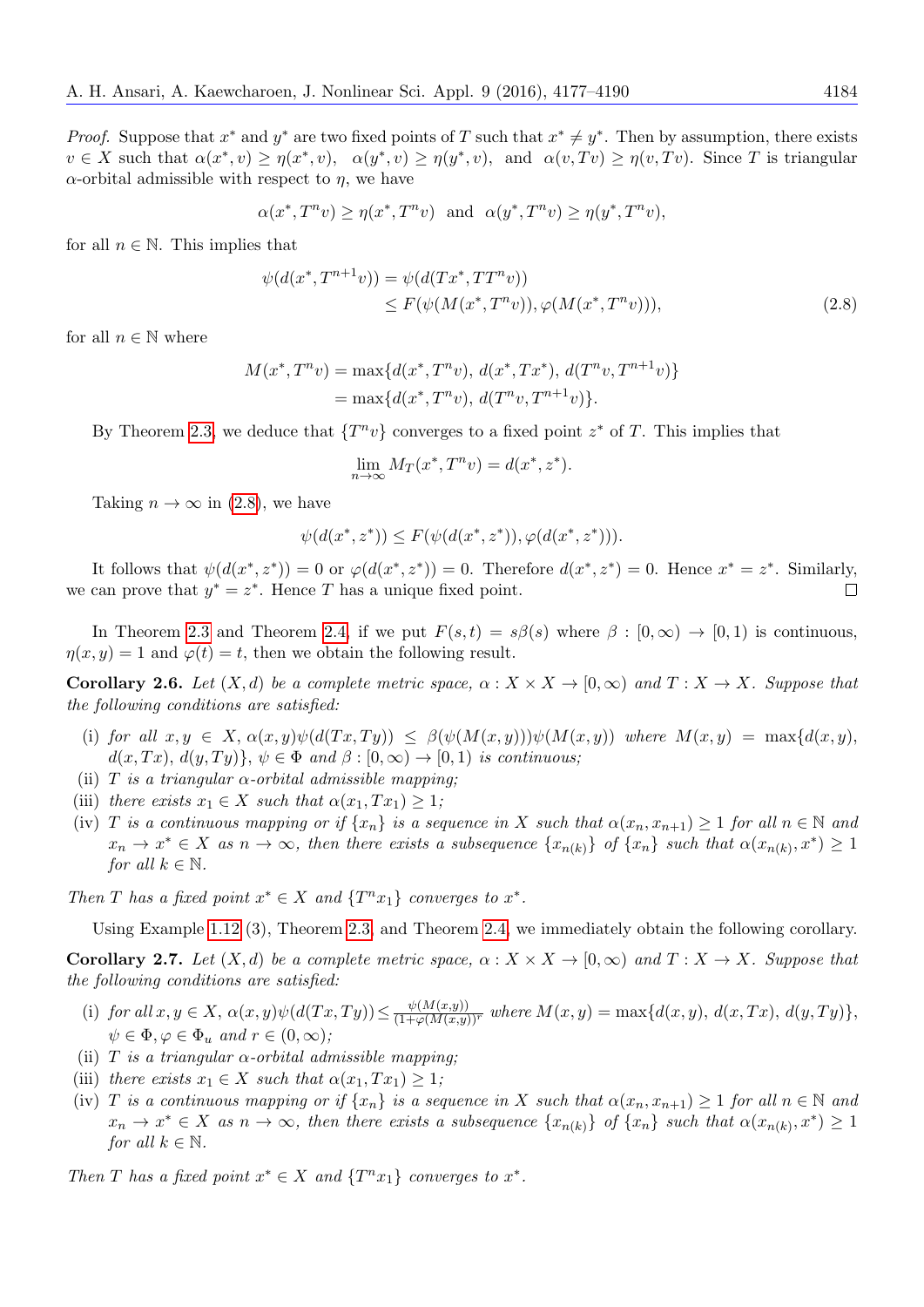#### 3. Consequences

**Definition 3.1.** Let  $(X, d)$  be a metric space and  $\alpha, \eta: X \times X \to [0, \infty)$ . A mapping  $T: X \to X$  is said to be an  $\alpha$ -η- $\psi$ - $\varphi$ -F-contraction type mapping if  $\alpha(x, y) \geq \eta(x, y)$  implies

$$
\psi(d(Tx,Ty)) \le F(\psi(d(x,y)), \varphi((d(x,y))),
$$

where  $\psi \in \Phi$ ,  $\varphi \in \Phi_u$ , and  $F \in \mathcal{C}$ .

<span id="page-8-0"></span>**Theorem 3.2.** Let  $(X, d)$  be a metric space. Assume that  $\alpha, \eta : X \times X \to [0, \infty)$  and  $T : X \to X$ . Suppose that the following conditions are satisfied:

- (i)  $(X, d)$  is an  $\alpha$ -η-complete metric space;
- (ii) T is an  $\alpha$ -η- $\psi$ - $\varphi$ -F-contraction type mapping;
- (iii) T is a triangular  $\alpha$ -orbital admissible mapping with respect to  $\eta$ ;
- (iv) there exists  $x_1 \in X$  such that  $\alpha(x_1, Tx_1) \geq \eta(x_1, Tx_1)$ ;
- (v) T is an  $\alpha$ - $\eta$ -continuous mapping.

Then T has a fixed point  $x^* \in X$  and  $\{T^n x_1\}$  converges to  $x^*$ .

*Proof.* As in the proof of Theorem [2.3,](#page-4-2) we can construct the sequence  $\{x_n\}$  defined by  $x_{n+1} = Tx_n$  for all  $n \in \mathbb{N}$  converging to some  $x^* \in X$  and  $\alpha(x_n, x_{n+1}) \geq \eta(x_n, x_{n+1})$  for all  $n \in \mathbb{N}$ . Since T is  $\alpha$ - $\eta$ -continuous, we have

$$
x_{n+1} = Tx_n \to Tx^* \text{ as } n \to \infty.
$$

Hence  $T$  has a fixed point.

<span id="page-8-1"></span>**Theorem 3.3.** Let  $(X, d)$  be a metric space. Assume that  $\alpha, \eta : X \times X \to [0, \infty)$  and  $T : X \to X$ . Suppose that the following conditions are satisfied:

- (i)  $(X, d)$  is an  $\alpha$ -η-complete metric space;
- (ii) T is an  $\alpha$ -η- $\psi$ - $\varphi$ -F-contraction type mapping;
- (iii) T is a triangular  $\alpha$ -orbital admissible mapping with respect to  $\eta$ ;
- (iv) there exists  $x_1 \in X$  such that  $\alpha(x_1, Tx_1) \geq \eta(x_1, Tx_1);$
- (v) if  $\{x_n\}$  is a sequence in X such that  $\alpha(x_n, x_{n+1}) \geq \eta(x_n, x_{n+1})$  for all  $n \in \mathbb{N}$  and  $x_n \to x^* \in X$  as  $n \to \infty$ , then there exists a subsequence  $\{x_{n(k)}\}$  of  $\{x_n\}$  such that  $\alpha(x_{n(k)}, x^*) \geq \eta(x_{n(k)}, x^*)$  for all  $k \in \mathbb{N}$ .

Then T has a fixed point  $x^* \in X$  and  $\{T^n x_1\}$  converges to  $x^*$ .

*Proof.* As in the proof of Theorem [2.3,](#page-4-2) we can construct the sequence  $\{x_n\}$  defined by  $x_{n+1} = Tx_n$  for all  $n \in \mathbb{N}$  converging to some  $x^* \in X$  and  $\alpha(x_n, x_{n+1}) \geq \eta(x_n, x_{n+1})$  for all  $n \in \mathbb{N}$ . By (v), there exists a subsequence  $\{x_{n(k)}\}$  of  $\{x_n\}$  such that  $\alpha(x_{n(k)}, x^*) \geq \eta(x_{n(k)}, x^*)$  for all  $k \in \mathbb{N}$ . It follows that

$$
\psi(d(x_{n(k)+1}, Tx^*)) = \psi(d(Tx_{n(k)}, Tx^*))
$$
  
\n
$$
\leq F(\psi(d(x_{n(k)}, x^*)), \varphi(d(x_{n(k)}, x^*)))
$$
  
\n
$$
\leq \psi(d(x_{n(k)}, x^*)).
$$

Letting  $k \to \infty$  in above inequality, we obtain that

<span id="page-8-2"></span>
$$
\psi(d(x^*,Tx^*)) \le \psi(0) = 0.
$$

Thus  $\psi(d(x^*,Tx^*))=0$ . This implies that  $d(x^*,Tx^*)=0$ . Hence  $x^*=Tx^*$ .

 $\Box$ 

 $\Box$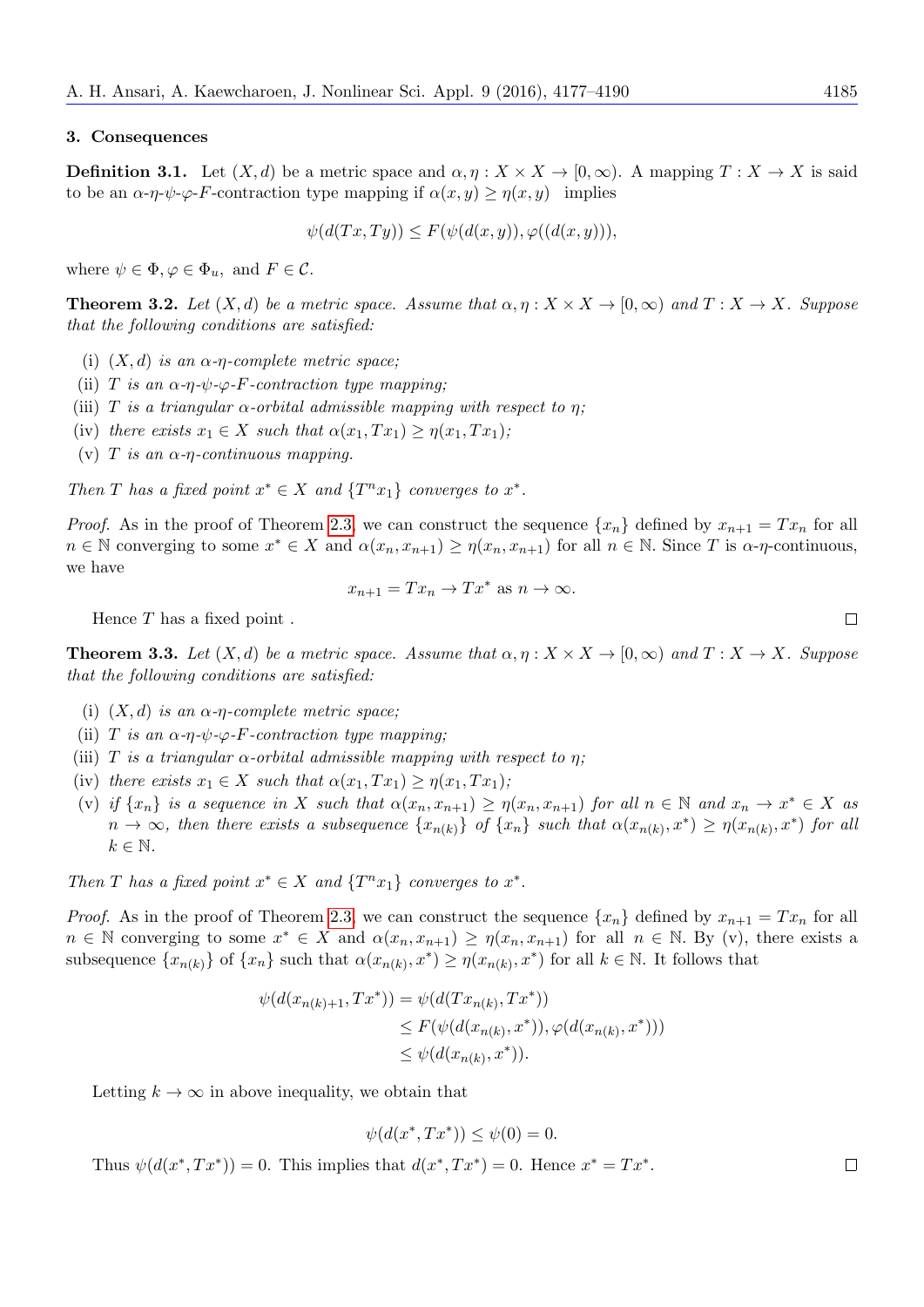Theorem 3.4. Suppose all assumptions of Theorem [3.2](#page-8-0) (respectively Theorem [3.3](#page-8-1)) hold. Assume that for all  $x \neq y \in X$ , there exists  $v \in X$  such that  $\alpha(x, v) \geq \eta(x, v)$ ,  $\alpha(y, v) \geq \eta(y, v)$  and  $\alpha(v, Tv) \geq \eta(v, Tv)$ . Then, T has a unique fixed point.

*Proof.* Suppose that  $x^*$  and  $y^*$  are two fixed points of T such that  $x^* \neq y^*$ . Then by assumption, there exists  $v \in X$  such that  $\alpha(x^*, v) \geq \eta(x^*, v)$ ,  $\alpha(y^*, v) \geq \eta(y^*, v)$  and  $\alpha(v, Tv) \geq \eta(v, Tv)$ . Since T is triangular  $\alpha$ -orbital admissible with respect to  $\eta$ , we have

$$
\alpha(x^*, T^n v) \ge \eta(x^*, T^n v) \quad \text{and} \quad \alpha(y^*, T^n v) \ge \eta(y^*, T^n v)
$$

for all  $n \in \mathbb{N}$ . It follows that

$$
\psi(d(x^*, T^{n+1}v)) = \psi(d(Tx^*, TT^nv)) \leq F(\psi(d(x^*, T^n v)), \varphi(d(x^*, T^n v)))
$$
\n(3.1)

for all  $n \in \mathbb{N}$ . Since  $\alpha(v, Tv) \ge \eta(v, Tv)$ , we obtain that  $\{T^n v\}$  converges to a fixed point  $z^*$  of T. By [\(3.1\)](#page-8-2) letting limit  $n \to \infty$ , we have

$$
\psi(d(x^*, z^*)) \le F(\psi(d(x^*, z^*)), \varphi(d(x^*, z^*))).
$$

This implies that so  $\psi(d(x^*,z^*))=0$  or  $\varphi(d(x^*,z^*))=0$ . Therefore,  $x^*=z^*$ . Similarly, we can prove that  $y^* = z^*$ . Hence  $x^* = y^*$ .  $\Box$ 

**Corollary 3.5.** Let  $(X, \leq)$  be a partially ordered set and suppose that there exists a metric d on X such that  $(X, d)$  is a complete metric space. Suppose that  $T : X \to X$  and assume that the following conditions are satisfied:

(i) there exists  $F \in \mathcal{C}$  such that

$$
\psi(d(Tx, Ty)) \le F(\psi(d(x, y)), \varphi(d(x, y)))
$$

for all  $x, y \in X$  with  $x \preceq y$  where  $\psi \in \Phi$  and  $\varphi \in \Phi_u$ ;

- (ii) there exists  $x_1 \in X$  such that  $x_1 \preceq Tx_1$ ;
- (iii) T is nondecreasing with respect to  $\preceq$ ;
- (iv) either T is continuous or if  $\{x_n\}$  is a nondecreasing sequence with  $x_n \to x$  as  $n \to \infty$ , then there exists a subsequence  $\{x_{n(k)}\}$  of  $\{x_n\}$  such that  $x_{n(k)} \preceq x$  for all  $k \in \mathbb{N}$ .

Then T has a fixed point  $x^* \in X$  and  $\{T^n x_1\}$  converges to  $x^*$ . Further if for all  $x \neq y \in X$ , there exists  $v \in X$  such that  $x \preceq v$ ,  $y \preceq v$  and  $v \preceq Tv$ , then T has a unique fixed point.

*Proof.* Define functions  $\alpha, \eta: X \times X \to [0, \infty)$  by

$$
\alpha(x, y) = \begin{cases} 1, & \text{if } x \le y \\ \frac{1}{4}, & \text{otherwise} \end{cases}
$$

and

$$
\eta(x, y) = \begin{cases} \frac{1}{2}, & \text{if } x \le y \\ 2, & \text{otherwise.} \end{cases}
$$

Let  $x, y \in X$  with  $\alpha(x, y) \geq \eta(x, y)$ . By (i), we have

$$
\psi(d(Tx,Ty)) \le F(\psi(d(x,y)), \varphi(d(x,y))).
$$

This implies that T is an  $\alpha \cdot \eta \cdot \psi \cdot \varphi \cdot F$ -contraction type mapping. Since X is a complete metric space, we have X is an  $\alpha$ -η-complete metric space. By (ii), there exists  $x_1 \in X$  such that  $\alpha(x_1, Tx_1) \geq \eta(x_1, Tx_1)$ . Let  $\alpha(x,Tx) \geq \eta(x,Tx)$ , we have  $x \preceq Tx$ . Since T is nondecreasing, we obtain that  $Tx \preceq T(Tx)$ . Then  $\alpha(Tx, T^2x) \geq \eta(Tx, T^2x)$ . Let  $\alpha(x, y) \geq \eta(x, y)$  and  $\alpha(y, Ty) \geq \eta(y, Ty)$ , so we have  $x \preceq y$  and  $y \preceq Ty$ . It follows that  $x \preceq Ty$ . Then  $\alpha(x, Ty) \geq \eta(x, Ty)$ . Thus, all conditions of Theorem [3.2](#page-8-0) and Theorem [3.3](#page-8-1) are satisfied. Hence, T has a fixed point. $\Box$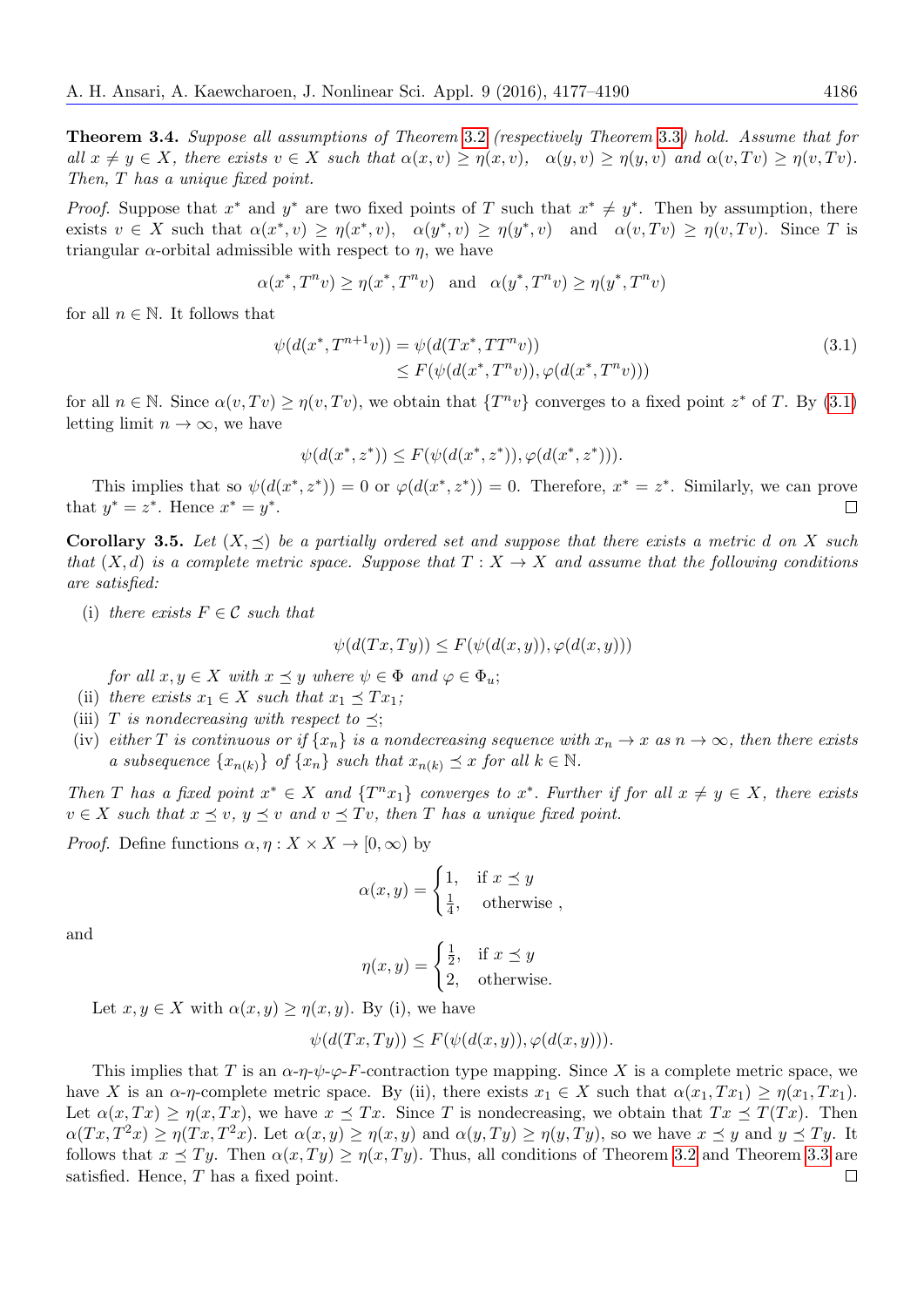We now give an example for supporting Theorem [3.2.](#page-8-0)

**Example 3.6.** Let  $X = [0, \infty)$  and  $d(x, y) = |x - y|$  for all  $x, y \in X$ . Let  $F(s, t) = \frac{s}{1+2s}$  for all  $s, t \in [0, \infty)$ . Let  $\psi(t) = \frac{t}{4}, \varphi(t) = t^2$  and a mapping  $T : X \to X$  be defined by

$$
Tx = \begin{cases} \frac{1}{2}x, & \text{if } 0 \le x \le 1\\ 3x, & \text{if } x > 1. \end{cases}
$$

Define functions  $\alpha, \eta: X \times X \to [0, \infty)$  by

$$
\alpha(x, y) = \begin{cases} 1, & \text{if } 0 \le x, y \le 1 \\ 0, & \text{otherwise,} \end{cases}
$$

and

$$
\eta(x, y) = \begin{cases} \frac{1}{5}, & \text{if } 0 \le x, y \le 1 \\ 3, & \text{otherwise.} \end{cases}
$$

First, we will prove that  $(X, d)$  is an  $\alpha$ -η-complete metric space. If  $\{x_n\}$  is a Cauchy sequence such that  $\alpha(x_n, x_{n+1}) \geq \eta(x_n, x_{n+1})$  for all  $n \in \mathbb{N}$ , then  $\{x_n\} \subseteq [0, 1]$ . Since  $([0, 1], d)$  is a complete metric space, then the sequence  $\{x_n\}$  converges in  $[0,1] \subseteq X$ . Let  $\alpha(x,Tx) \geq \eta(x,Tx)$ . Thus,  $x \in [0,1]$  and  $Tx \in [0,1]$  and so  $T^2x = T(Tx) \in [0,1]$ . Then,  $\alpha(Tx,T^2x) \geq \eta(Tx,T^2x)$ . Thus, T is  $\alpha$ -orbital admissible with respect to *η*. Let  $\alpha(x, y) \geq \eta(x, y)$  and  $\alpha(y, Ty) \geq \eta(y, Ty)$ . We have  $x, y, Ty \in [0, 1]$ . This implies that  $\alpha(x, Ty) \geq$  $\eta(x,Ty)$ . Hence, T is triangular  $\alpha$ -orbital admissible with respect to  $\eta$ . Let  $\{x_n\}$  be a sequence such that  $x_n \to x$  as  $n \to \infty$  and  $\alpha(x_n, x_{n+1}) \geq \eta(x_n, x_{n+1})$ , for all  $n \in \mathbb{N}$ . Then,  $\{x_n\} \subseteq [0,1]$  for all  $n \in \mathbb{N}$ . This implies that  $\lim_{n\to\infty} Tx_n = \lim_{n\to\infty} \frac{1}{2}$  $\frac{1}{2}x_n = \frac{1}{2}$  $\frac{1}{2}x = Tx$ . That is T is  $\alpha$ - $\eta$ -continuous. It is clear that condition (iv) of Theorem [3.2](#page-8-0) is satisfied with  $x_1 = 1$  since  $\alpha(1,T(1)) = \alpha(1,\frac{1}{2})$  $(\frac{1}{2})$  = 1 >  $\frac{1}{5}$  =  $\eta(1, \frac{1}{2})$  $\frac{1}{2}) = \eta(1,T(1)).$ Finally, we will prove that T is an  $\alpha$ -η- $\psi$ - $\varphi$ -F-contraction type mapping. Let  $\alpha(x, y) \geq \eta(x, y)$ . Therefore,  $x, y \in [0, 1]$ . It follows that

$$
F(\psi(d(x, y)), \varphi(d(x, y))) - \psi(d(Tx, Ty)) = \psi(d(x, y)) \cdot \frac{1}{1 + 2\psi(d(x, y))} - \frac{1}{4}d(Tx, Ty)
$$
  
=  $\frac{1}{4}|x - y| \cdot \frac{1}{1 + \frac{1}{2}|x - y|} - \frac{1}{4}|\frac{1}{2}x - \frac{1}{2}y|$   
=  $\frac{\frac{1}{4}|x - y|}{1 + \frac{1}{2}|x - y|} - \frac{1}{8}|x - y|$   
=  $\frac{|x - y|(4 - 2 - |x - y|)}{8(2 + |x - y|)}$   
\ge 0.

Then, we have  $\psi(d(Tx,Ty)) \leq F(\psi(d(x,y)), \varphi(d(x,y)))$ . Thus, all assumptions of Theorem [3.2](#page-8-0) are satisfied. Hence, T has a fixed point  $x^* = 0$ .

#### <span id="page-10-1"></span>4. Applications to ordinary differential equations

The following ordinary differential equation is taken from Karapinar [\[11\]](#page-13-10) and Chaudchawna et al. [\[6\]](#page-13-9) :

<span id="page-10-0"></span>
$$
\begin{cases}\n-\frac{d^2x}{dt^2} = f(t, x(t)), & t \in [0, 1] \\
x(0) = x(1) = 0,\n\end{cases}
$$
\n(4.1)

where  $f : [0,1] \times \mathbb{R} \to \mathbb{R}$  is continuous. The Green function associated to [\(4.1\)](#page-10-0) is defined by

$$
G(t,s) = \begin{cases} t(1-s), & 0 \le t \le s \le 1 \\ s(1-t), & 0 \le s \le t \le 1. \end{cases}
$$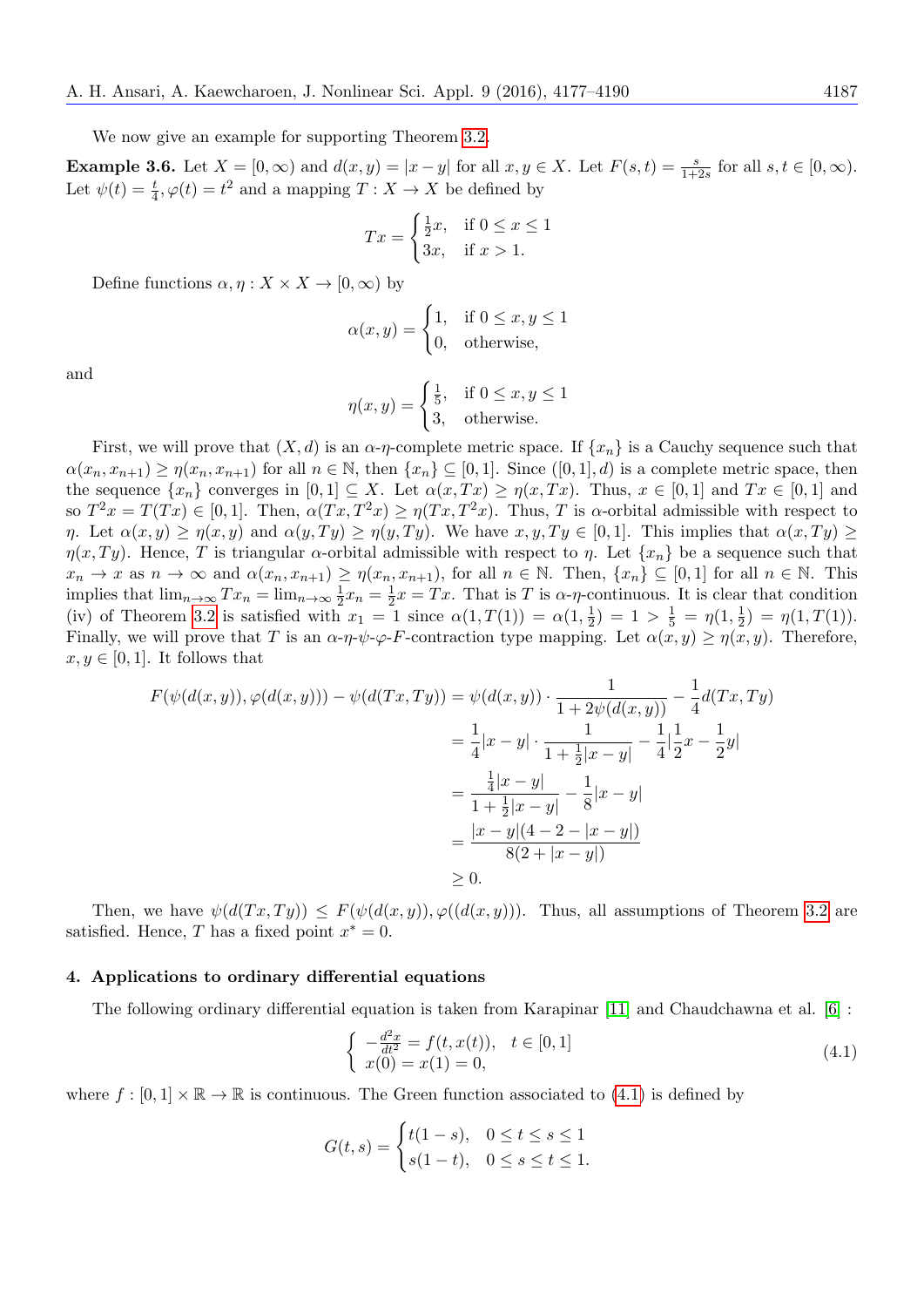Assume that  $C(I)$  is the set of all continuous functions defined on I where  $I = [0, 1]$ . Suppose that  $d(x, y) = ||x - y||_{\infty} = \sup_{t \in I} |x(t) - y(t)|$  for all  $x, y \in C(I)$ . Therefore,  $(C(I), d)$  is a complete metric space.

Suppose that the following conditions hold:

- (i) there exists a function  $\xi : \mathbb{R}^2 \to \mathbb{R}$  such that for all  $a, b \in \mathbb{R}$  with  $\xi(a, b) \geq 0$ , we have  $|f(t, a) f(t, b)| \leq$  $8\ln(|a-b|+1)$  for all  $t\in I$ ;
- (ii) there exists  $x_1 \in C(I)$  such that for all  $t \in I$ ,

$$
\xi(x_1(t), \int_0^1 G(t,s)f(s,x_1(s))ds) \ge 0;
$$

(iii) for all  $t \in I$  and for all  $x, y, z \in C(I)$ ,

$$
\xi(x(t), y(t)) \ge 0 \text{ and } \xi(y(t), z(t)) \ge 0 \text{ imply } \xi(x(t), z(t)) \ge 0;
$$

(iv) for all  $t \in I$  and for all  $x, y \in C(I)$ ,

$$
\xi(x(t),y(t)) \geq 0 \text{ implies } \xi(\int_0^1 G(t,s)f(s,x(s))ds, \int_0^1 G(t,s)f(s,y(s))ds) \geq 0;
$$

(v) if  $\{x_n\}$  is a sequence in  $C([0,1])$  such that  $x_n \to x \in C([0,1])$  and  $\xi(x_n(t), x_{n+1}(t)) \geq 0$  for all  $n \in \mathbb{N}$ and for all  $t \in I$ , then, there exists a subsequence  $\{x_{n(k)}\}$  of  $\{x_n\}$  such that  $\xi(x_{n(k)}(t), x(t)) \geq 0$  for all  $k \in \mathbb{N}$  and for all  $t \in I$ .

We now prove the existence of a solution of the above second order differential equation.

<span id="page-11-0"></span>**Theorem 4.1.** Suppose that conditions (i)–(v) are satisfied. Then, [\(4.1\)](#page-10-0) has at least one solution  $x^* \in$  $C^2(I).$ 

*Proof.* We know that  $x^* \in C^2(I)$  is a solution of [\(4.1\)](#page-10-0) if and only if  $x^* \in C(I)$  is a solution of the integral equation (see [\[11\]](#page-13-10))

$$
x(t) = \int_0^1 G(t, s) f(s, x(s)) ds \text{ for all } t \in I.
$$
  

$$
\Rightarrow C(I) \text{ by}
$$

Define a mapping  $T: C(I) \to C(I)$  by

$$
Tx(t) = \int_0^1 G(t,s)f(s,x(s))ds \text{ for all } t \in I.
$$

Therefore, the problem [\(4.1\)](#page-10-0) is equivalent to finding  $x^* \in C(I)$  that is a fixed point of T. Let  $x, y \in C(I)$ such that  $\xi(x(t), y(t)) \geq 0$  for all  $t \in I$ . From (i), we obtain that

$$
|Tx(t) - Ty(t)| = \left| \int_0^1 G(t, s)[f(s, x(s)) - f(s, y(s))]ds \right|
$$
  
\n
$$
\leq \int_0^1 G(t, s)|f(s, x(s)) - f(s, y(s))|ds
$$
  
\n
$$
\leq 8 \int_0^1 G(t, s) \ln(|x(s) - y(s)| + 1)ds
$$
  
\n
$$
\leq 8 \int_0^1 G(t, s) \ln(d(x, y) + 1)ds
$$
  
\n
$$
\leq 8 \ln(d(x, y) + 1) \Big( \sup_{t \in I} \int_0^1 G(t, s)ds \Big).
$$

Since  $\int_0^1 G(t, s)ds = -(t^2/2) + t/2$  for all  $t \in I$ , we have  $\sup_{t \in I} \int_0^1 G(t, s)ds = \frac{1}{8}$  $\frac{1}{8}$ . This implies that  $d(Tx, Ty) \leq \ln(d(x, y) + 1).$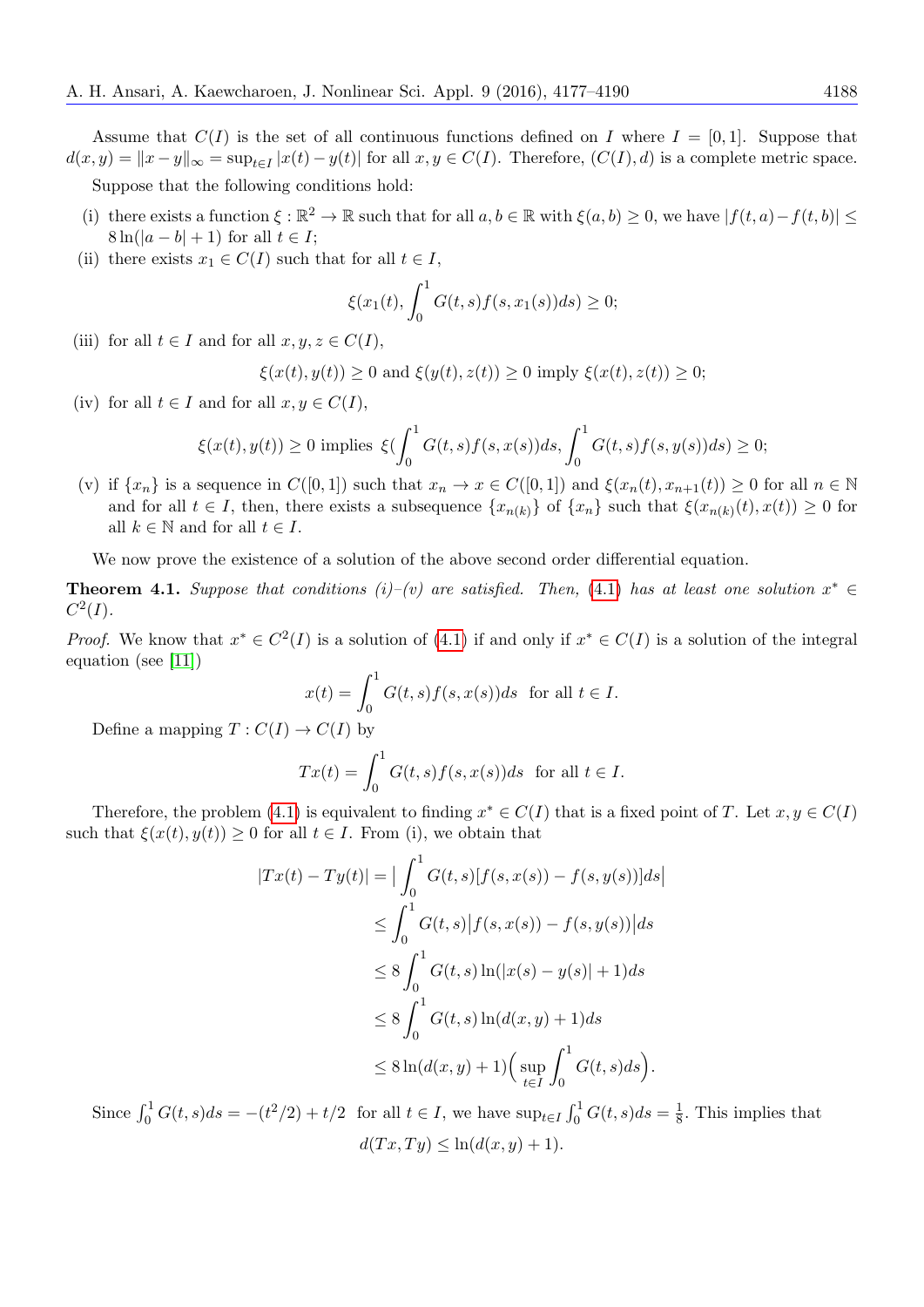Therefore,

<span id="page-12-0"></span>
$$
\ln(d(Tx, Ty) + 1) \le \ln(\ln(d(x, y) + 1) + 1). \tag{4.2}
$$

Define mappings  $\psi : [0, \infty) \to [0, \infty)$  and  $F : [0, \infty)^2 \to \mathbb{R}$  by

 $\psi(x) = \ln(x+1)$  and  $F(x, y) = \psi(x)$ .

Therefore,  $\psi : [0, \infty) \to [0, \infty)$  is continuous, nondecreasing,  $\psi(t) = 0$  if and only if  $t = 0$  and also  $\psi(x) < x$ . If  $\varphi \in \Phi_u$ , then, by [\(4.2\)](#page-12-0) we obtain that

$$
\psi(d(Tx, Ty)) \le F(\psi(d(x, y)), \varphi(d(x, y)))
$$

for all  $x, y \in C(I)$  such that  $\xi(x(t), y(t)) \geq 0$  for all  $t \in I$ . Define  $\alpha, \eta : C(I) \times C(I) \rightarrow [0, \infty)$  by

$$
\alpha(x, y) = \begin{cases} 1, & \text{if } \xi(x(t), y(t)) \ge 0, t \in I \\ 0, & \text{otherwise,} \end{cases}
$$

and

$$
\eta(x, y) = \begin{cases} \frac{1}{2}, & \xi(x(t), y(t)) \ge 0, t \in [0, 1] \\ 2, & \text{otherwise.} \end{cases}
$$

Let  $x, y \in C(I)$  such that  $\alpha(x, y) \geq \eta(x, y)$ . It follows that  $\xi(x(t), y(t)) \geq 0$  for all  $t \in I$ . This yields

$$
\psi(d(Tx,Ty)) \le F(\psi(d(x,y)), \varphi(d(x,y))).
$$

Therefore T is an  $\alpha$ -η- $\psi$ - $\varphi$ -F-contraction type mapping. Using (iv), for each  $x \in C(I)$  such that  $\alpha(x,Tx) \geq \eta(x,Tx)$ , we obtain that  $\xi(Tx(t),T^2x(t)) \geq 0$ . This implies that  $\alpha(Tx,T^2x) \geq \eta(Tx,T^2x)$ . Let  $x, y \in C(I)$  such that  $\alpha(x, y) \geq \eta(x, y)$  and  $\alpha(y, Ty) \geq \eta(y, Ty)$ . Thus,

$$
\xi(x(t), y(t)) \ge 0
$$
 and  $\xi(y(t), Ty(t)) \ge 0$  for all  $t \in I$ .

By applying (iii), we obtain that  $\xi(x(t), Ty(t)) \geq 0$  and so  $\alpha(x, Ty) \geq \eta(x, Ty)$ . It follows that T is triangular  $\alpha$ -orbital admissible with respect to  $\eta$ . Using (ii), there exists  $x_1 \in C(I)$  such that  $\alpha(x_1, Tx_1) \ge$  $\eta(x_1, Tx_1)$ . Let  $\{x_n\}$  be a sequence in  $C(I)$  such that  $x_n \to x \in C(I)$  and  $\alpha(x_n, x_{n+1}) \geq \eta(x_n, x_{n+1})$  for all  $n \in \mathbb{N}$ . By (v), there exists a subsequence  $\{x_{n(k)}\}$  of  $\{x_n\}$  such that  $\xi(x_{n(k)}(t), x(t)) \geq 0$ . This implies that  $\alpha(x_{n(k)}, x) \ge \eta(x_{n(k)}, x)$ . Therefore, all assumptions in Theorem [3.2](#page-8-0) are satisfied. Hence, T has a fixed point in  $C(I)$ . It follows that there exists  $x^* \in C(I)$  such that  $Tx^* = x^*$  is a solution of [\(4.1\)](#page-10-0).  $\Box$ 

Corollary 4.2. Assume that the following conditions hold:

- (i)  $f : [0,1] \times \mathbb{R} \to [0,\infty)$  is continuous and nondecreasing;
- (ii) for all  $t \in [0,1]$ , for all  $a, b \in \mathbb{R}$  with  $a \leq b$ , we have

$$
|f(t, a) - f(t, b)| \le 8\ln(|a - b| + 1);
$$

(iii) there exists  $x_1 \in C([0,1])$  such that for all  $t \in [0,1]$ , we have

$$
x_1(t) \le \int_0^1 G(t,s)f(s,x_1(s))ds.
$$

Then, [\(4.1\)](#page-10-0) has a solution in  $C^2([0,1])$ .

*Proof.* Define a mapping  $\xi : \mathbb{R}^2 \to \mathbb{R}$  by

$$
\xi(a,b) = b - a \text{ for all } a, b \in \mathbb{R}.
$$

 $\Box$ 

#### Acknowledgment

The second author would like to express her deep thanks to Naresuan University for supporting this research.